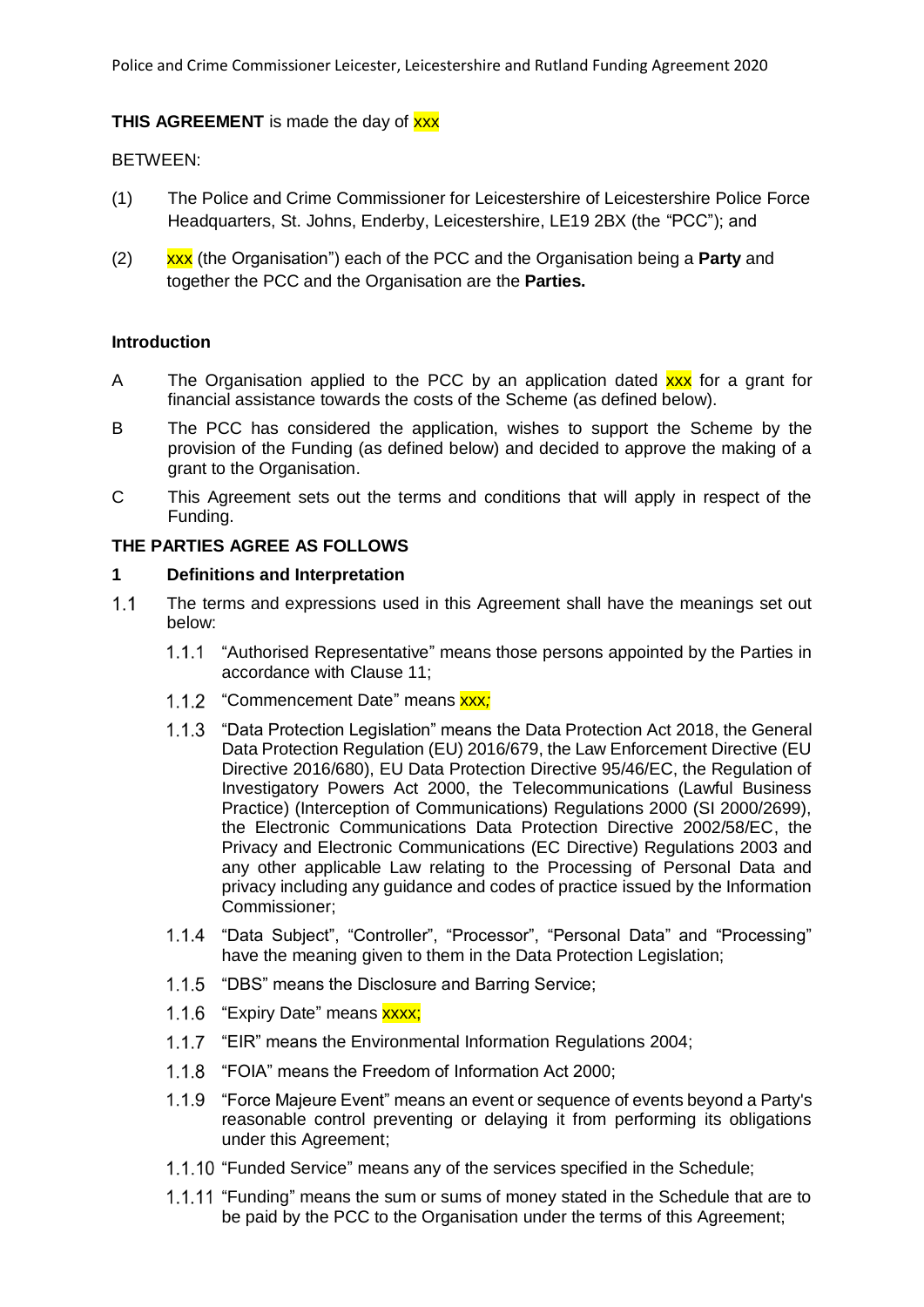- 1.1.12 "Funding Conditions" means the purpose and conditions of the Funding set out in Clause [3;](#page-2-0)
- "Good Industry Practice" means standards, practices, methods and procedures conforming to the Law and the exercise of that degree of skill, diligence, prudence and foresight which, at the relevant time, would reasonably and ordinarily be expected from a skilled and experienced person or body engaged in the same or a similar type of undertaking as the relevant Party under the same or similar circumstances, seeking in good faith to comply with its contractual and other obligations;
- 1.1.14 "Grant Period" means the period from the Commencement Date to:
	- 1.1.14.1 the Expiry Date, or
	- 1.1.14.2 following an extension pursuant to Clause [2.2,](#page-2-1) the date of expiry of the extended period;
- 1.1.15 "Intellectual Property Rights" means patents, inventions, trademarks, service marks, logos, design rights (whether registerable or otherwise), applications for any of the foregoing, copyright, database rights, domain names, trade or business names, moral rights and other similar rights or obligations whether registerable or not in any country (including but not limited to the United Kingdom) and the right to sue for passing off;
- 1.1.16 "Law" means any applicable law, statute, bye-law, regulation, order, regulatory policy, mandatory guidance or code of practice, judgment of a relevant court of law or directives or requirements of any Regulatory Body, delegated or subordinate legislation within the meaning of section 21(1) of the Interpretation Act 1978 or enforceable right within the meaning of section 2 of the European Communities Act 1972 or notice of any Regulatory Body;
- 1.1.17 "Negative Outcome" means the Organisation's current performance levels measured against the Outcome Specification in respect of any of the Funded Service will not meet the Outcome Specification;
- 1.1.18 "Outcome Specifications" means the outcomes to be achieved for the Funded Services as set out in the Schedule;
- 1.1.19 "Regulated Activity" in relation to children, has the meaning given in Part 1 of Schedule 4 to the Safeguarding Vulnerable Groups Act 2006, and in relation to vulnerable adults, has the meaning in Part 2 of Schedule 4 of the Safeguarding Vulnerable Groups Act 2006;
- 1.1.20 "Regulated Activity Provider" has the meaning given to it in section 6 of the Safeguarding Vulnerable Groups Act 2006;
- 1.1.21 "Regulatory Body" means any government department or regulatory, statutory or other entity, committee or body which, whether under statute, rules, regulations, codes of practice or otherwise, is entitled to regulate, investigate or influence the matters dealt with in this Agreement or any other affairs of the PCC or the Organisation;
- 1.1.22 "Relevant Staff" means any and all individuals who are (or are to be) engaged by the Organisation to provide a Regulated Activity;
- 1.1.23 "Scheme" means the scheme set out in the Schedule;
- 1.1.24 "VAT" means value added tax in accordance with the provisions of the Value Added Tax Act 1994 and any similar fiscal or sales tax;
- 1.1.25 "Victim" means any victim of crime as defined in Code of Practice for Victims of Crime (2015), introduction paragraphs 16 and 20-30; and
- 1.1.26 "Working Day" means a day other than a Saturday, Sunday or public holiday in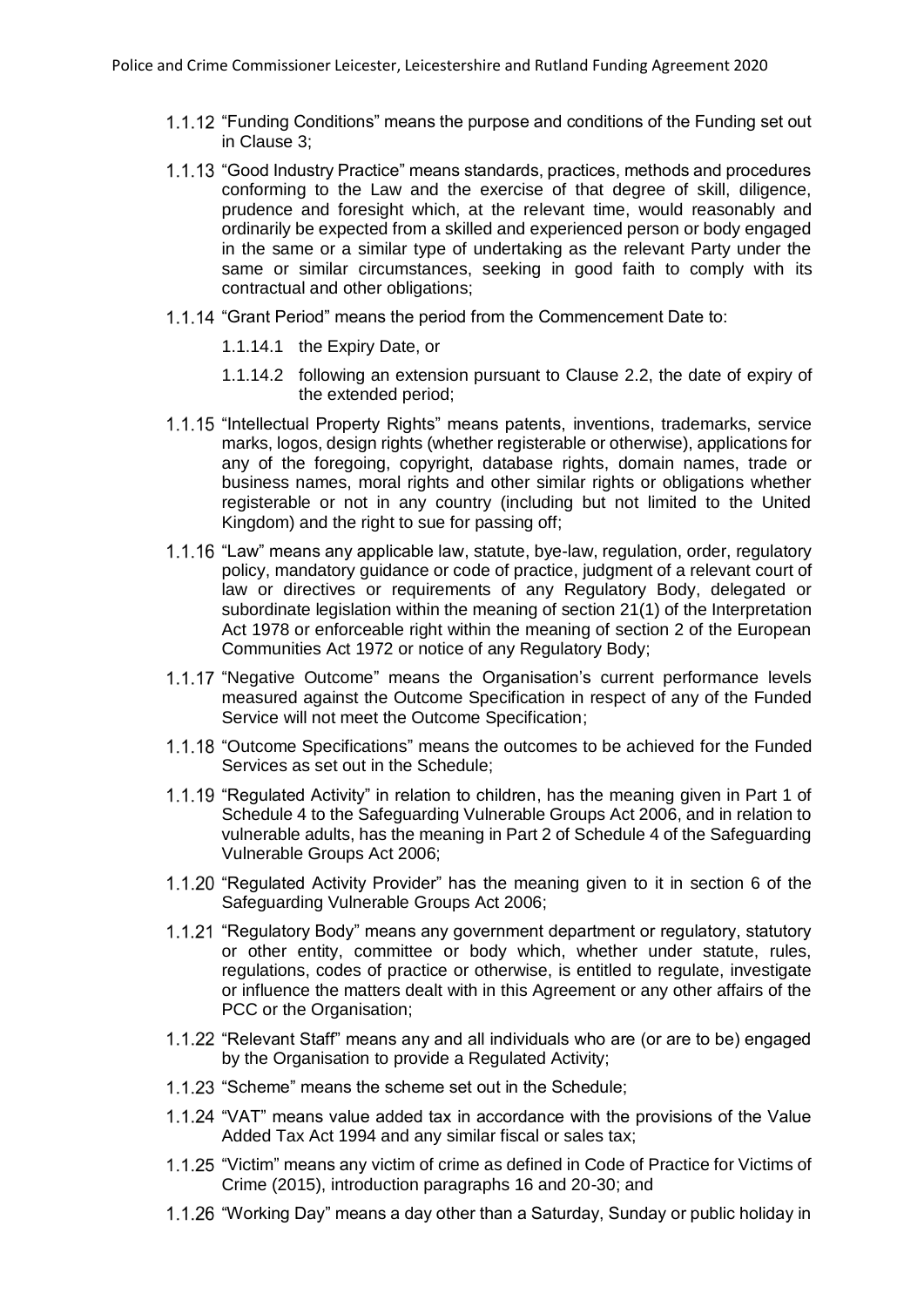England when banks in London are open for business.

- $1.2$ Unless the context otherwise requires, the interpretation and construction of this Agreement shall be subject to the following provisions:
	- 1.2.1 words importing the singular meaning include where the context so admits the plural meaning and vice versa;
	- 1.2.2 words importing the masculine include the feminine and the neuter:
	- 1.2.3 references to Clauses or to the Schedule are to clauses or the schedule of this Agreement;
	- 1.2.4 references to legislation:
		- 1.2.4.1 include any secondary or subordinate legislation made under or pursuant to that legislation; and
		- 1.2.4.2 include any modification or re-enactment of that legislation;
	- 1.2.5 reference to any person shall include natural persons and partnerships, firms and other incorporated bodies and all other legal persons of whatever kind and however constituted and their successors and permitted assigns or transferees;
	- 1.2.6 the words "include", "includes" and "including" are to be construed as if they were immediately followed by the words "without limitation";
	- 1.2.7 headings are included in this Agreement for ease of reference only and shall not affect the interpretation or construction of this Agreement;
	- 1.2.8 references to this Agreement means:
		- 1.2.8.1 the Clauses;
		- 1.2.8.2 the Schedule; and
		- 1.2.8.3 any other documents referred to in or attached to the Schedule; and
	- 1.2.9 in the event of any conflict or inconsistency between the Clauses of this Agreement and the Schedule, the Clauses shall prevail.

### **2 Commencement and Duration**

- $2.1$ The rights and obligations of the Parties under this Agreement shall be deemed to have taken effect on the Commencement Date and shall, unless terminated earlier in accordance with this Agreement, continue in force for the Grant Period.
- <span id="page-2-1"></span> $2.2$ Subject to Clause [2.3,](#page-2-2) either Party may by giving not less than one month's written notice (such notice to expire on or prior to the Expiry Date) to the other Party, extend this Agreement for not more than five months' from the Expiry Date provided that such notice shall not be effective unless such extension is agreed in writing by the other Party.
- <span id="page-2-2"></span> $2.3$ Any agreement to extend the term of this Agreement beyond the Expiry Date shall include an agreement as to any Funding payable for such extension period.
- $2.4$ Where this Agreement is extended in accordance with Clauses [2.2](#page-2-1) and [2.3,](#page-2-2) all other provisions of this Agreement shall continue in full force and effect during any period of extension.

# <span id="page-2-0"></span>**3 Funding Conditions**

- $3.1$ The Organisation shall use the Funding:
	- 3.1.1 in accordance with the scope and nature of the Funded Service;
	- 3.1.2 to achieve the Outcome Specifications; and
	- 3.1.3 in accordance with the terms and conditions of this Agreement.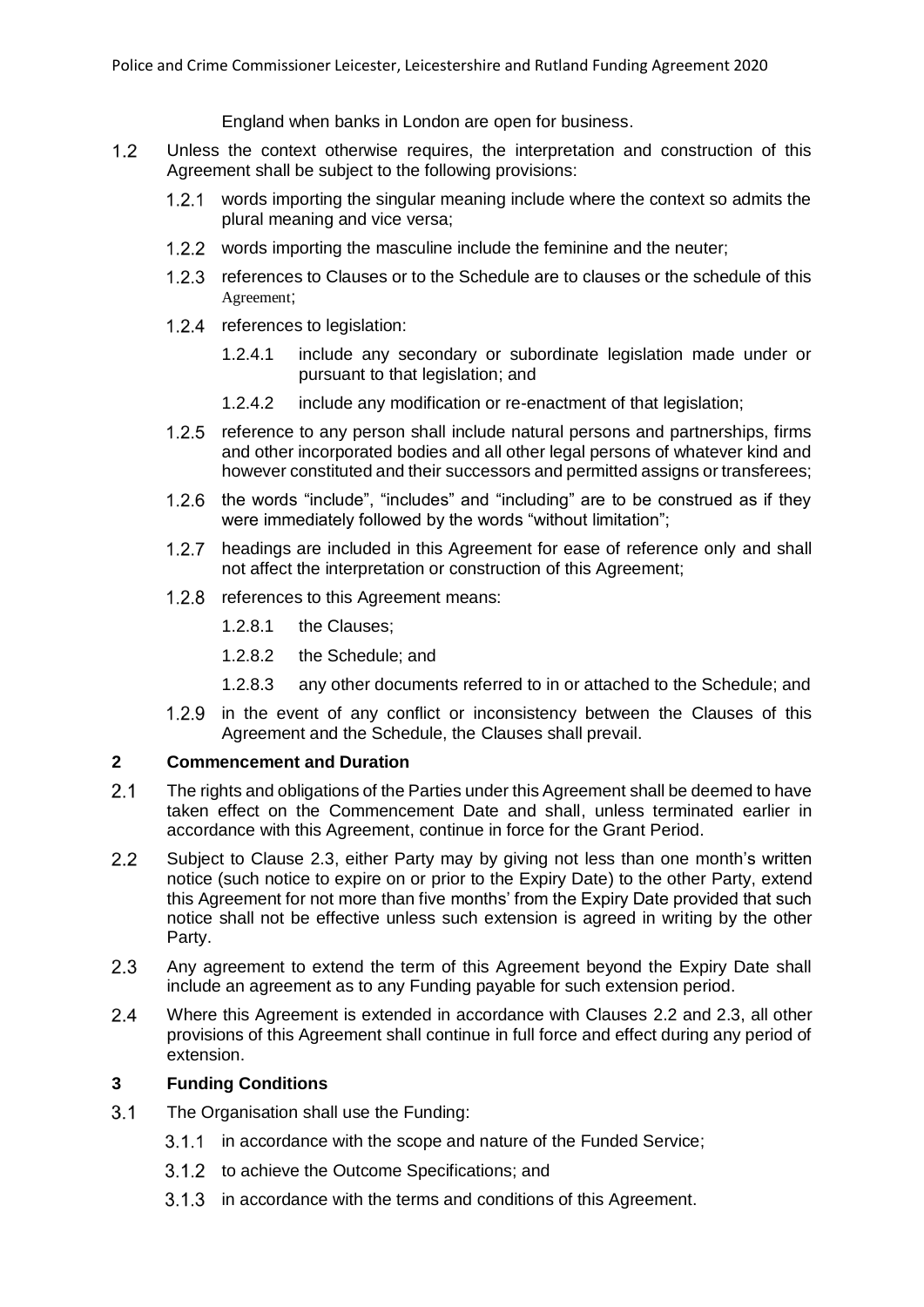- $3.2$ The Organisation shall apply the Funding only in the amounts and for the purposes of the Funded Services set out in the Schedule and for no other purpose or purposes.
- $3.3$ The Organisation shall only use the Funding in respect of eligible expenditure. The following costs are not eligible expenditure: payments that support activity intended to influence or attempt to influence parliament, government or political parties, or attempting to influence the awarding or renewal of contracts and grants, or attempting to influence legislative or regulatory action.
- $3.4$ The Organisation shall not be permitted to change, amend or vary the purposes, scope or nature of the Funded Services without the prior written consent of the PCC.
- <span id="page-3-1"></span> $3.5$ In the event that the Organisation applies for or secures any additional funding for the Funded Services, the Organisation shall give the PCC prior written notice as soon as reasonably practicable of its intention to apply for the receipt of additional funding, and shall provide the PCC with all reasonable information and confirmation of any application or grant of funding. The PCC may, in its absolute discretion, permit the Organisation to amend the amount of the Funding and/or the Funded Service as a result of the Organisation securing alternative or additional funding for the Funded Services.
- $3.6$ The Funded Services must be in the interests of the Victim and be:
	- 3.6.1 free of charge:
	- 3.6.2 confidential;
	- 3.6.3 non-discriminatory (including being available to all regardless of residence status, nationality or citizenship);
	- 3.6.4 available whether or not a crime has been reported to the police; and
	- $3.6.5$  available before, during and for an appropriate time after any police investigation or criminal proceedings.
- $3.7$ The Funding provided for one Funded Service shall not be applied to another Funded Service.

## **4 Payment Provisions**

- $4.1$ Subject to compliance by the Organisation with its obligations set out in this Agreement, the PCC shall pay the Funding to the Organisation by instalments as set out in the Schedule to the Organisation's nominated bank account notified to the PCC in writing on or before the Commencement Date.
- $4.2$ The PCC reserves the right to withhold payment of any final instalment until the Outcome Specification has been met to his reasonable satisfaction.
- 4.3 If any amount due under this Agreement is subject to VAT or any other tax, the PCC shall not be responsible to pay to the Organisation for that VAT or other tax in addition to the Funding.
- 4.4 The Organisation shall notify the PCC as soon as reasonably practicable if any underspend is forecast.
- 4.5 If an overpayment of the Funding is made at any time, the Organisation shall repay any overpayment within 30 days of receiving any request for repayment from the PCC.
- 4.6 Within 30 days of the end of each financial year of the Grant Period, the Organisation shall repay to the PCC any unspent Funding for that financial year.

## **5 Warranties**

<span id="page-3-0"></span> $5.1$ The Organisation warrants and represents to the PCC that: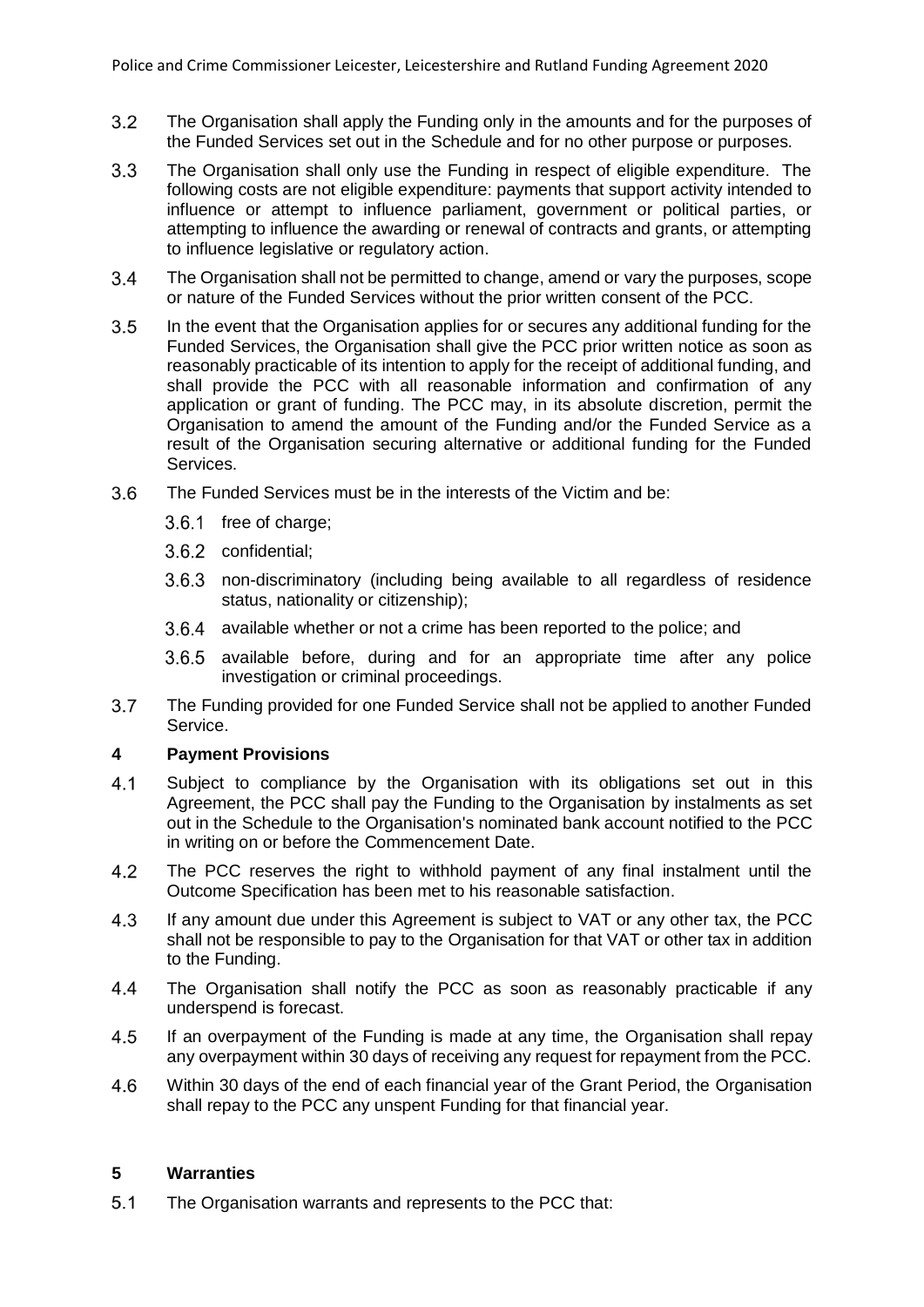- 5.1.1 it has undertaken all appropriate disclosure checks through the DBS and, having undertaken such checks, has no reason to believe that any Relevant Staff are barred from providing the Regulated Activity in accordance with the provisions of the Safeguarding Vulnerable Groups Act 2006;
- it has the right, power and authority to enter into this Agreement and to perform its obligations under this Agreement;
- 5.1.3 all information provided by the Organisation to the PCC is at the Commencement Date true and accurate and that it is not aware, to the best of its knowledge and belief (having made all reasonable enquiries), that any change will occur after the Commencement Date which will render that information untrue or misleading in any respect and that there has been no material adverse change in the business, assets, operation or prospects of the Organisation that will affect the Funded Services since the date any information was provided;
- 5.1.4 none of the information provided by the Organisation to the PCC infringes the Intellectual Property Rights of any third party; and
- 5.1.5 the Funded Services shall be performed:
	- 5.1.5.1 by suitably qualified and competent personnel who shall exercise all due skill and care and all due diligence in the execution of those services;
	- 5.1.5.2 in accordance with Good Industry Practice;
	- 5.1.5.3 so as to conform with all applicable Law relating to those services.
- 5.2 The Organisation shall notify the PCC in writing as soon as it is reasonably able upon becoming aware of any breach of any warranty or representation set out in Clause [5.1.](#page-3-0) When notifying the PCC of a breach the Organisation shall use all reasonable endeavours to provide such documentation, information, details and assistance in respect of the breach that the PCC may reasonably request.

#### **6 Intellectual Property Rights**

- $6.1$ Any Intellectual Property Rights belonging to either Party created prior to the Commencement Date, or created by a Party after the Commencement Date without connection to the Party's obligations under this Agreement, shall continue to belong to that Party (or where applicable, the third party from whom the right to use such rights has been derived).
- $6.2$ The Organisation shall ensure that any Intellectual Property Rights created in the furtherance of a Funded Service vests in the Parties jointly. This shall include but is not limited to processes, procedures, methodology and manuals. The Organisation shall grant to the PCC at no cost an irrevocable, royalty-free perpetual license to use and to sub-license the use of the Intellectual Property Rights in:
	- 6.2.1 any material belonging to the Organisation prior to Commencement Date to the extent it is incorporated in any report, product, service or deliverable created by the Organisation in relation to the Funded Services; and
	- any report, product, service or other deliverable created by the Organisation in relation to the Funded Services or pursuant to the terms of this Agreement,

for such purposes as the PCC shall deem appropriate.

6.3 The Organisation shall indemnify and keep indemnified and hold harmless the PCC on demand from and against any losses, damages, liability, costs (including legal fees) and expenses incurred by it as a result of or in connection with any action, demand or claim that use or possession of any report, product, information, service or other deliverable supplied by it (or its agents, employees or subcontractors) to the PCC in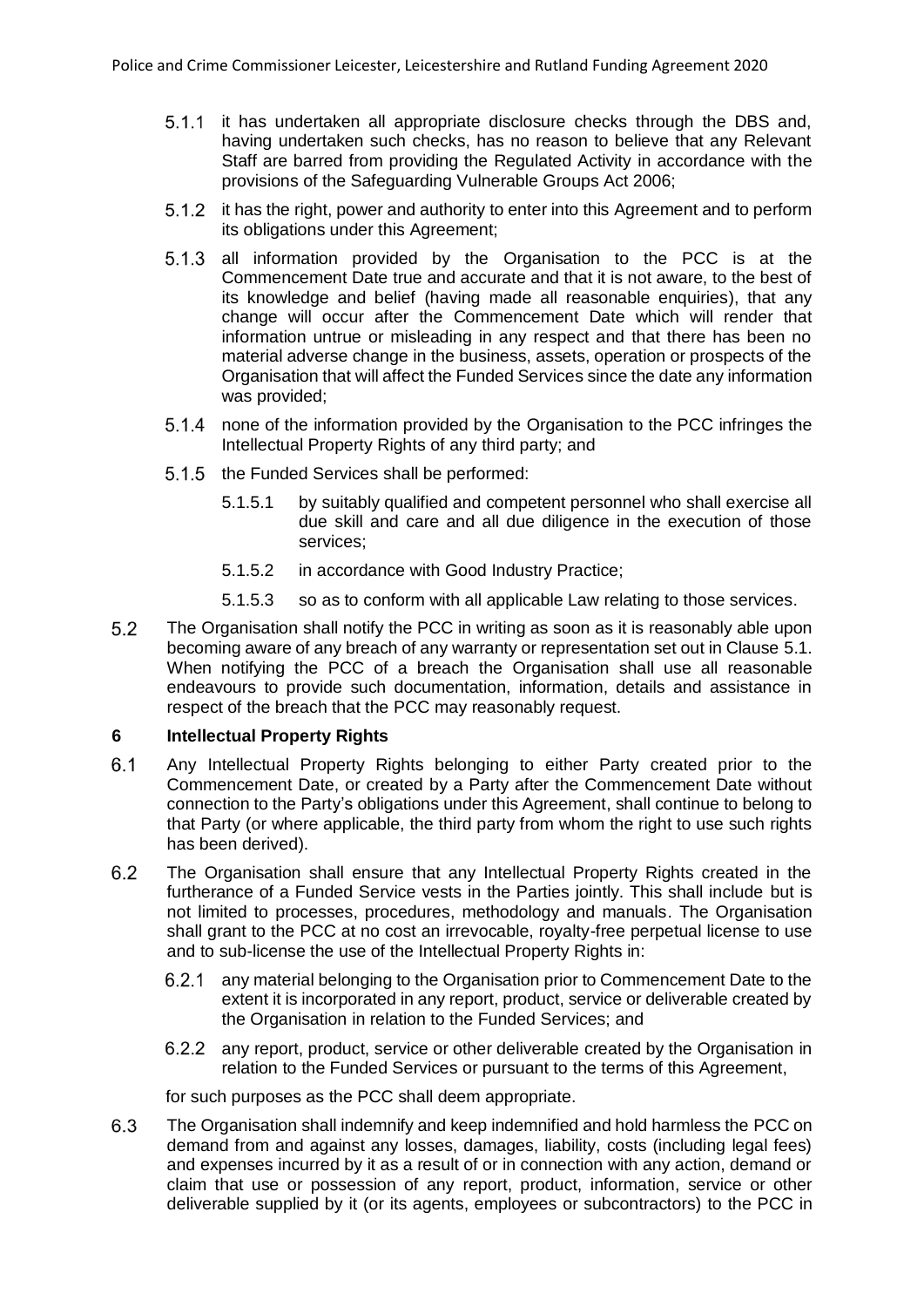connection with the Funded Service(s) or the provision of any other services by the Organisation (or its agents, employees or subcontractors) pursuant to this Agreement, infringes the Intellectual Property Rights of any third party ("IPR Claim"), provided that :

- the PCC notifies the Organisation in writing setting out full details of any IPR 6.3.1 Claim of which it has notice as soon as is reasonably possible;
- 6.3.2 the PCC does not makes any admission of liability or agrees any settlement or compromise of the relevant IPR Claim without the prior written consent of the Organisation (which shall not be unreasonably withheld or delayed);
- 6.3.3 if the Organisation requests, the Organisation (at its own expense) shall have the conduct of or settle all negotiations and litigation arising from the IPR Claim; and
- 6.3.4 if the Organisation requests, the PCC shall (at the Organisation's expense) give the Organisation all reasonable assistance in relation to the Organisation's conduct, settlement and/or negotiation of any IPR Claim.

### **7 Exclusion and limitation of liability**

- <span id="page-5-0"></span> $7.1$ Neither Party limits its liability for:
	- 7.1.1 death or personal injury caused by its negligence, or that of its employees, agents or sub-contractors (as applicable); or
	- 7.1.2 fraud or fraudulent misrepresentation by it or its employees.
- $7.2$ Subject to Claus[e 7.1,](#page-5-0) the PCC's total aggregate liability in respect of all claims, losses or damages, whether arising from contract, tort (including negligence) or otherwise under or in connection with this Agreement shall in no event exceed the aggregate of all sums paid by it to the Organisation or, if greater, an amount equivalent to the Funding.
- $7.3$ Subject to Clause [7.1,](#page-5-0) the PCC shall not be liable to the Organisation for:
	- $7.3.1$ any indirect, special or consequential loss or damage;
	- 7.3.2 any loss of profits, turnover, data, business opportunities, anticipated savings or damage to goodwill (whether direct or indirect); or
	- 7.3.3 any loss, whether direct or indirect, arising from:
		- 7.3.3.1 the Organisation conducting or undertaking the Funded Services; or
		- 7.3.3.2 the use of the Funding, its late payment (in whole or in part) or its withdrawal.

# <span id="page-5-2"></span>**8 Confidentiality**

- $8.1$ During the Grant Period and after termination or expiry of this Agreement for any reason, neither Party shall:
	- 8.1.1 disclose any information concerning or relating to the other Party, which a reasonable person would regard as confidential, to any other person other than with the prior written consent of the other Party or in accordance with Clause [8.2](#page-5-1) or Clause [8.3;](#page-6-0) or
	- 8.1.2 use any of the other Party's confidential information for any purpose other than to perform its obligations and/or exercise its rights under this Agreement.
- <span id="page-5-1"></span>8.2 A Party (**"Receiving Party"**) may disclose confidential information belonging to the other Party to its employees, agents, representatives, sub-contractors and advisers to the extent that it is necessary to enable the Receiving Party to perform its obligations and/or exercise its rights under this Agreement provided that the Receiving Party shall ensure that each recipient: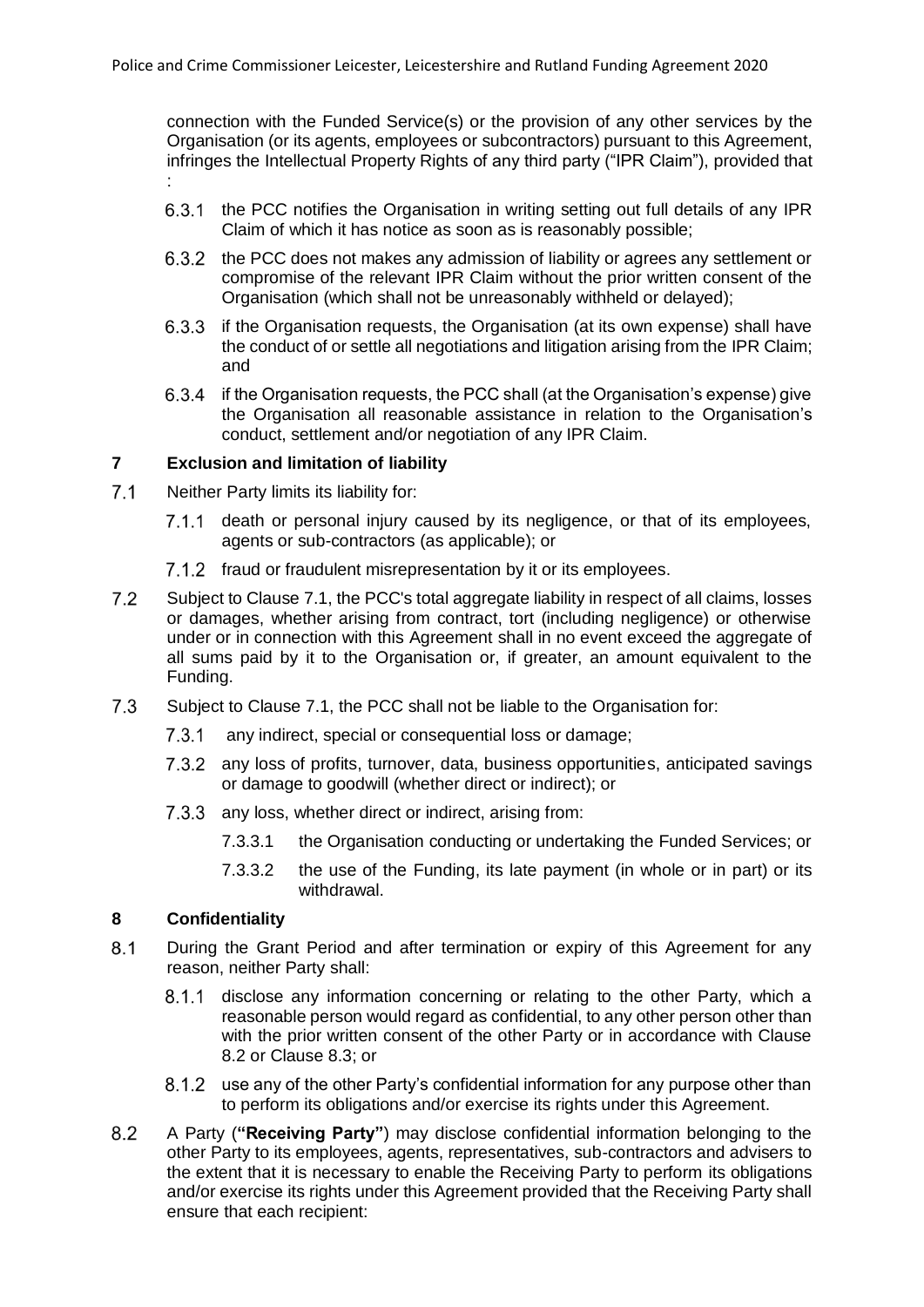- 8.2.1 only uses the information for that purpose;
- 8.2.2 understands that the information is confidential:
- 8.2.3 is made aware of and complies with all the obligations of confidentiality set out in this Agreement. The Receiving Party shall be responsible for any failure by any of its recipients to observe the obligations of confidentiality in this Agreement as though it were a breach committed by the Receiving Party.
- <span id="page-6-0"></span>8.3 The obligations contained in this Clause [8](#page-5-2) shall not apply to any confidential information which:
	- was at the Commencement Date, or at any time after the Commencement Date comes into, the public domain other than through breach of this Agreement;
	- 8.3.2 can be shown by the Receiving Party to the reasonable satisfaction of the other Party to have been known by, or available (on a basis that did not require it to be maintained as confidential) to the Receiving Party before it was provided to it by the other Party;
	- 8.3.3 subsequently comes lawfully into the possession of the Receiving Party from a third party (who has not derived it directly or indirectly from the other Party), who is rightfully in possession of such confidential information and who is not bound as to its use or disclosure by an obligation of confidence or secrecy to the other Party; or
	- 8.3.4 is required by Law, court order or any Regulatory Body, to be disclosed; or
	- 8.3.5 in the case of the PCC, is disclosed pursuant to the PCC's rights set out in Clause [24.](#page-11-0)

## <span id="page-6-2"></span>**9 Safeguarding**

- <span id="page-6-1"></span> $9.1$ Where, in relation to the Scheme, the Organisation is a Regulated Activity Provider with ultimate responsibility for the management and control of a Regulated Activity, it shall:
	- 9.1.1 ensure that all Relevant Staff are subject to a valid enhanced disclosure check for the Regulated Activity undertaken through the DBS prior to commencing any Regulated Activity;
	- 9.1.2 monitor the level and validity of the checks undertaken pursuant to Clause [9.1.1](#page-6-1) for all Relevant Staff;
	- 9.1.3 not employ or use the services of any person (or any third party who employs or uses any person) who is barred from, or whose previous conduct or records indicate that he or she would not be suitable to carry out Regulated Activity or who may otherwise present a risk to Victims, service users, children or vulnerable adults;
- 9.1.1 have a procedure for dealing with allegations or suspicions of abuse (which the PCC may request to see);
	- 9.1.2 train all Relevant Staff at induction (and provide them with further refresher training) in the proactive prevention of abuse of children and adults, in the identification of relevant incidents and in following the reporting procedures;
	- 9.1.3 have in place a workforce development plan that includes appropriate competencies for its staff in relation to safeguarding adults and children work;
	- 9.1.4 adhere to rigorous recruitment practices to deter those who actively seek vulnerable people to exploit or abuse;
	- 9.1.5 maintain a proactive approach to prevent abuse;
	- 9.1.6 ensure (and upon request provide evidence to demonstrate) that the Mental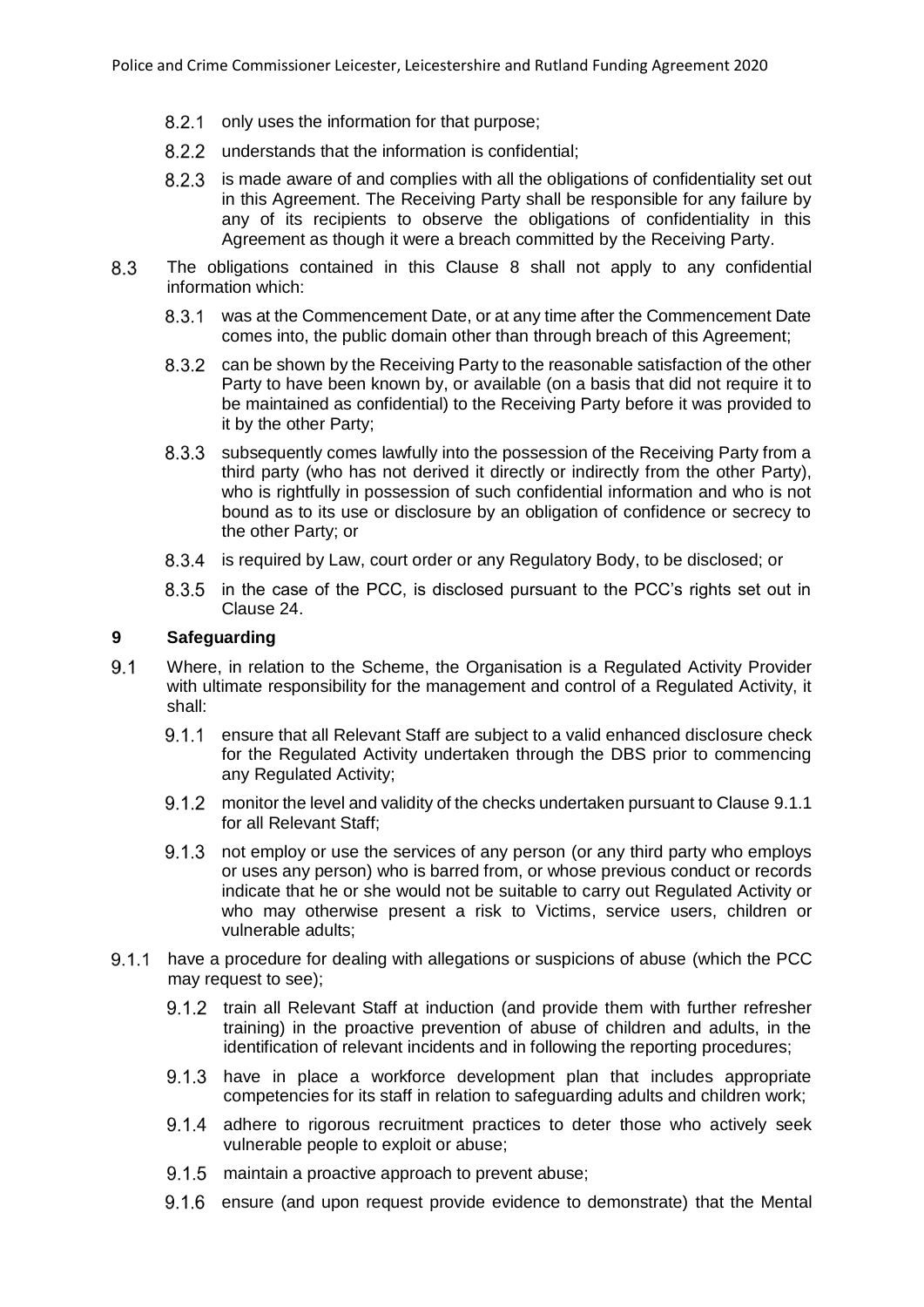Capacity Act 2005 is integral to:

- 9.1.6.1 its care of children and vulnerable adults; and
- 9.1.6.2 the management of safeguarding concerns;
- 9.1.7 address issues around bullying and have in place an anti-bullying policy which is linked to its safeguarding procedures as appropriate;
- 9.1.8 ensure that all Relevant Staff and service users are made aware of the antibullying policy and that relevant training on that policy is given to Relevant Staff; and
- 9.1.9 notify the PCC immediately of all instances of suspected abuse pertaining to the Funded Services.
- 9.2 The Organisation shall immediately provide to the PCC any relevant information reasonably requested by the PCC to enable the PCC to be satisfied that the obligations of this Clause [9](#page-6-2) have been met.
- 9.3 The Organisation shall immediately refer to the DBS information about any person in respect of whom it declines or withdraws permission to be involved in the Scheme (or would have done so, if that person had not otherwise ceased to be involved in the Funded Services) because, in its opinion, that person has harmed or poses a risk of harm to Victims, service users, children or vulnerable adults.

### **10 Compliance with Law**

 $10.1$ The Organisation shall comply, and shall (at its own expense) ensure that its employees, agents and representatives shall comply, with all applicable Laws (including in relation to the safeguarding of children and adults) in the performance of the Organisation's duties under this Agreement, provided that the Organisation shall not be liable for any breach to the extent that such breach is directly caused or contributed to by any negligent act or omission of, or breach of this Agreement by, the PCC or its employees, agents and representatives.

### <span id="page-7-0"></span>**11 Authorised Representatives**

- $11.1$ The PCC's Authorised Representative shall be Paul Hindson, or such other person appointed as such by the PCC and notified to the Organisation pursuant to Clause [37.](#page-16-0)
- $11.2$ The Organisation's Authorised Representative shall be Gordon Adams or such other person appointed as such by the Organisation and notified to the PCC pursuant to Clause [37.](#page-16-0)

## **12 Review, Monitoring and Information**

- $12.1$ The Organisation shall compete and return the report template document provided to the PCC by xxxx.
- $12.2$ Each Party shall, if requested to do so by the other Party, meet within [*5 Working Days of the request (or such other reasonable time agreed by the Parties)*] to:
	- 12.2.1 review the performance of the Funded Services and progress made towards achieving the Outcome Specifications; and
	- 12.2.2 assess whether a Negative Outcome has arisen or is likely to arise.

#### **13 Records**

- $13.1$ The Organisation shall maintain comprehensive and up-to-date records of all expenditure made from the Funding or for the Funded Services, including such details as the PCC may reasonably require to verify that the Funding is being used in accordance with this Agreement solely for and in connection with the Funded Services.
- $13.2$ The Organisation shall make its records and books of account in relation to the Funding available to the PCC or any person nominated by the PCC for the purposes of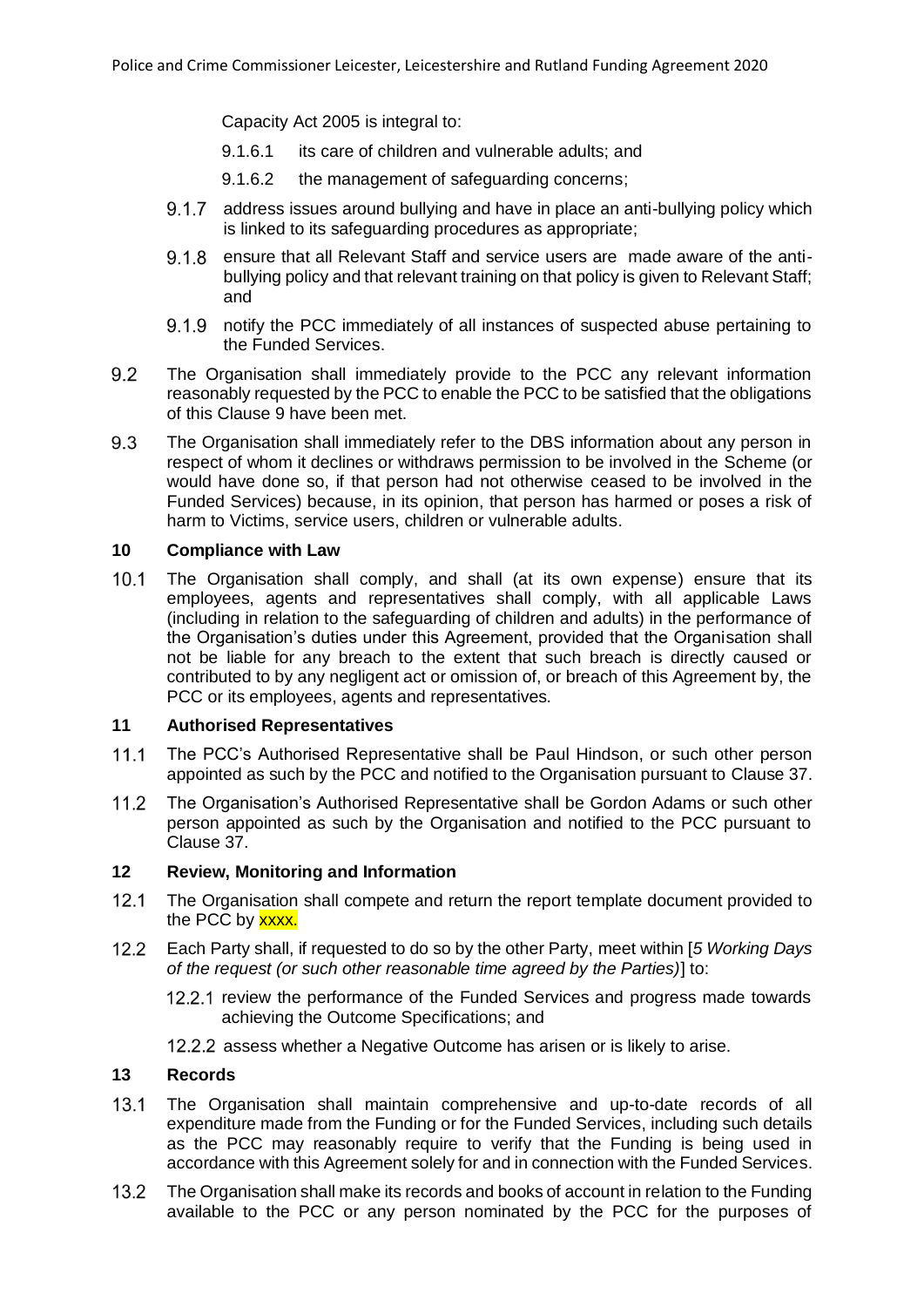inspection and audit on the giving of reasonable notice by the PCC.

 $13.3$ The Organisation shall keep all records relating to the Funding for a period of seven years from expiry of the Grant Period.

### **14 Procurement of Services**

- $14.1$ In the event of the Organisation seeking to procure goods or services in order to achieve the Outcome Specifications, the Organisation shall ensure that its procurement processes comply with the Public Contract Regulations 2015 and all other applicable Law relating to public procurement and with its own procurement processes and financial regulations.
- $14.2$ The Organisation shall permit the PCC or any person nominated by the PCC to attend and observe any pre-tender meetings, tender evaluations and bidder presentations for the purpose of satisfying the PCC that any procurement process is conducted in accordance with the terms of this Agreement.
- $14.3$ The Organisation shall notify the PCC as soon as reasonably practicable following the award of any contract to deliver part of the Funded Services including the details of the successful tenderer(s).
- $14.4$ If any Funding provided by the PCC is used to procure goods or services and VAT is included in the cost, the Organisation shall recover that VAT from HM Customs and Excise where it is recoverable and shall reinvest such recovered VAT in the Funded Services.

### **15 Accounting**

 $15.1$ The Organisation shall provide to the PCC if requested within six weeks of the expiry of the Grant Period an account setting out details of all expenditure from the Funding and of any surpluses, certified as accurate by the Organisation's external auditor.

# **16 Publicity**

- $16.1$ The Organisation shall acknowledge the contribution of the Funding by the PCC in any annual report, audited accounts, or other material or event publicising the Scheme in a manner to be agreed between the Parties.
- $16.2$ The PCC shall be entitled to promote the Funding of the Scheme in any publicity material or media statement issued by the PCC.
- 16.3 The Organisation shall not (and shall use all reasonable endeavours to ensure that its employees, agents, representatives, professional advisers and contractors shall not) make any press announcement or publicise this Agreement, the Funded Services, the Scheme or any part thereof in any way, except with the express prior written consent of the PCC.
- 16.4 The Organisation shall not (and shall use all reasonable endeavours to procure that its employees, agents, professional advisers and sub-contractors shall not) include in any published material the name, logo or style of "Leicestershire Police" nor "the Police and Crime Commissioner for Leicestershire"; any Intellectual Property Rights associated therewith; nor any photograph or drawing depicting any officer of Leicestershire Police force without the PCC's prior written consent.

## **17 Variation**

 $17.1$ No amendment or variation to this Agreement shall have effect unless made in writing and executed on behalf of both Parties.

## **18 Indemnity**

<span id="page-8-0"></span> $18.1$ Subject to Clause [18.2,](#page-9-0) the Organisation shall indemnify and keep indemnified and hold harmless the PCC on demand from and against all losses, damages, liabilities, costs (including legal fees) and expenses incurred by it arising from third party actions,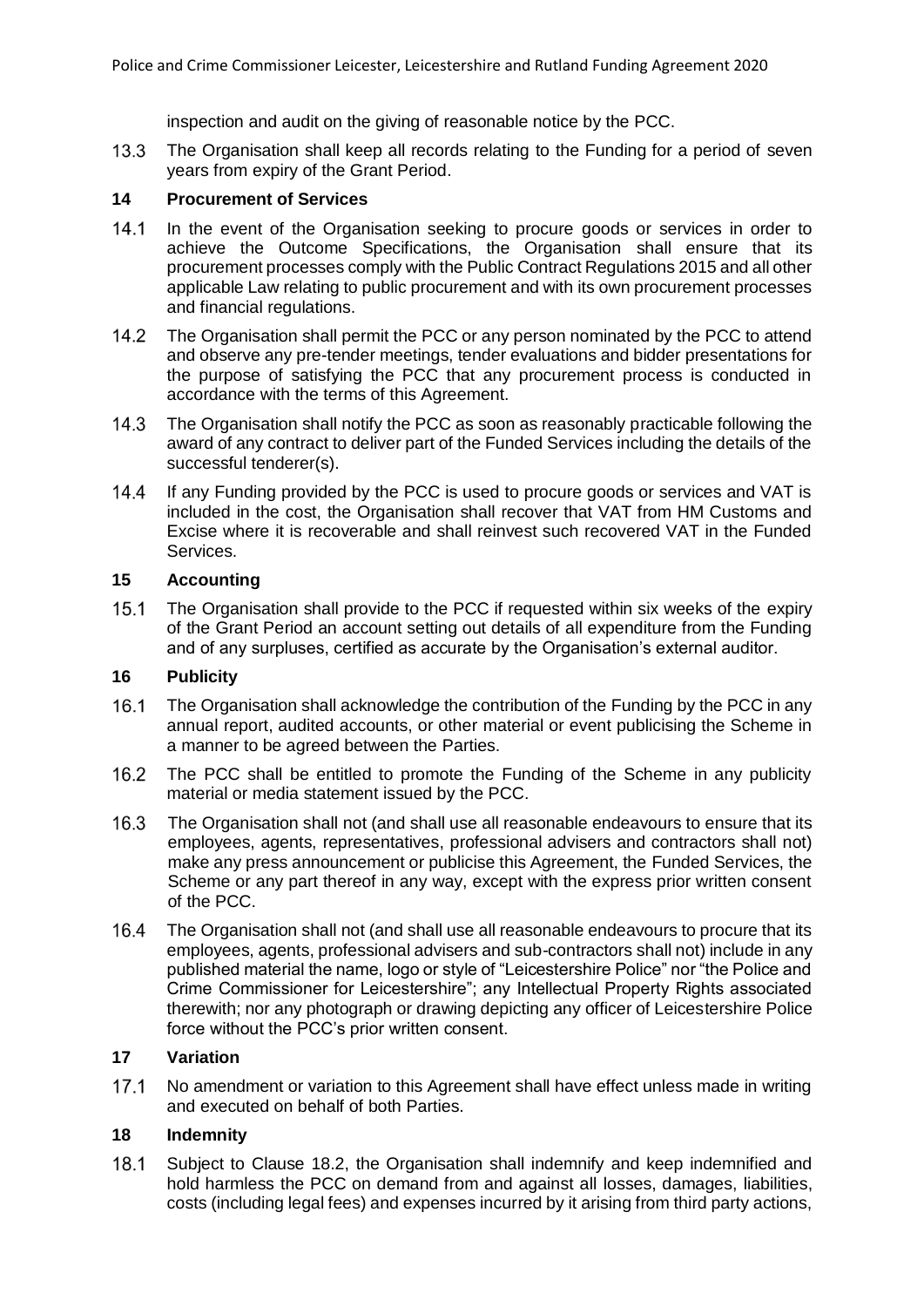claims or demands brought against the PCC for breach of statutory duty concerning the Funded Services which may arise out of or in consequence of a breach by the Organisation of its obligations under this Agreement.

<span id="page-9-0"></span> $18.2$ The Organisation shall not be responsible under Clause [18.1](#page-8-0) to the extent that any liability arises out of or in consequence of a breach by the PCC of its obligations under this Agreement or any negligent act or omission on the part of the PCC.

#### <span id="page-9-2"></span>**19 Breach of Funding Conditions**

- <span id="page-9-3"></span> $19.1$ If the Organisation fails to comply with any of the Funding Conditions set out in this Agreement, or if any of the events mentioned in Clause [19.2](#page-9-1) occur, then the PCC may withhold payment of any future instalment of the Funding and/or require all or any part of the Funding to be repaid. The Organisation must repay any amount required to be repaid under this Clause [19](#page-9-2) within 30 days of receiving the demand for repayment.
- <span id="page-9-1"></span>19.2 The events referred to in Clause [19.1](#page-9-3) are as follows:
	- 19.2.1 the Organisation purports to transfer or assign any rights, interests or obligations arising under this Agreement without the agreement in advance of the PCC;
	- 19.2.2 any information provided in relation to the Funding (or in a claim for payment) or in any subsequent supporting correspondence is found to be incorrect or incomplete to an extent which the PCC considers to be material;
	- 19.2.3 any member of the Organisation's governing body, staff or volunteers acts dishonestly or fraudulently;
	- 19.2.4 the Organisation is in breach of its obligations set out in Clause 9:
	- 19.2.5 the Organisation takes inadequate measures to investigate and resolve any reported irregularity.
- $19.3$ If during the term of this Agreement there is a breach of the Funding Conditions in respect of any of the Funded Services or an actual or anticipated Negative Outcome in respect of any of the Funded Services the PCC may (at its option) write to the Organisation giving particulars of the breach or Negative Outcome (a "Breach Notice") and in that event:
	- 19.3.1 the Organisation shall provide the PCC with a draft performance improvement plan for that Funded Service within 10 Working Days of the date of the Breach Notice;
	- 19.3.2 the PCC shall either accept the draft performance improvement plan within five Working Days of receipt or inform the Organisation why it cannot accept the draft performance improvement plan; and
	- 19.3.3 if the PCC does not accept the draft performance improvement plan:
		- 19.3.3.1 the Parties shall then meet to discuss the PCC's concerns;
		- 19.3.3.2 the Organisation shall provide a revised draft performance improvement plan within five Working Days of the meeting; and
		- 19.3.3.3 if the draft performance improvement plan cannot then be agreed, the PCC shall be entitled to serve three months' notice of termination in writing upon the Organisation in respect of that Funded Service. Such notice shall not have the effect of terminating this Agreement in respect of other Funded Services.

## **20 Termination**

 $20.1$ The PCC may, without prejudice to its other rights and remedies, by notice in writing to the Organisation, immediately terminate this Agreement or the Funding for a specified Funded Service: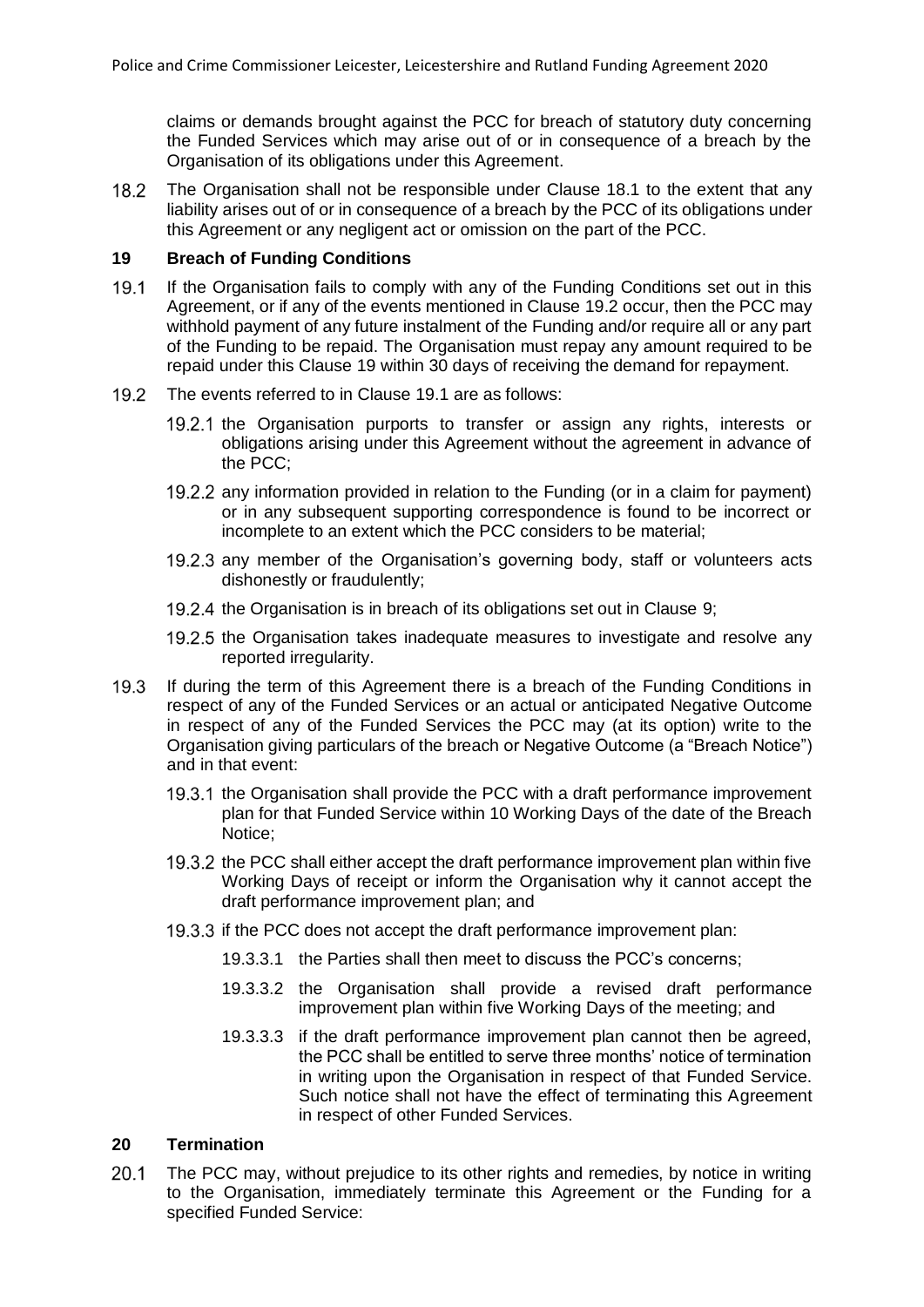### <span id="page-10-0"></span>20.1.1 if the Organisation:

- 20.1.1.1 is in material or persistent breach of any of its obligations under this Agreement (and, if the breach is capable of remedy, the Organisation has failed to remedy such breach within 20 Working Days after receiving written notice requiring it to be remedied);
- 20.1.1.2 has been involved in any illegal activity or improper act in its administration;
- 20.1.1.3 is unable to pay its debts (within the meaning of section 123 of the Insolvency Act 1986) or becomes insolvent or an order is made or a resolution passed for the administration, winding-up or dissolution of the Organisation (otherwise than for the purposes of a solvent amalgamation or reconstruction) or an administrative or other receiver, manager, liquidator, administrator, trustee or similar officer is appointed over all or any substantial part of the assets of the Organisation or the Organisation enters into or proposes any composition or arrangement with its creditors generally or any analogous event occurs in any applicable jurisdiction;
- 20.1.1.4 ceases or threatens to cease carrying on its business; or
- 20.1.2 if the Funding or any part of the Funding is being used for any purpose other than the purpose set out in this Agreement; or
- $20.1.3$  if, in the reasonable opinion of the PCC, any funding secured by the Organisation, whether notified to it by the Organisation pursuant to Clause [3.5](#page-3-1) or otherwise, is duplicate funding for a Funded Service.
- 20.2 The Organisation may terminate this Agreement in relation to Funding for a specific Funded Service by providing not less than 3 months' notice in writing to the PCC (such notice to expire at least six months following the Commencement Date where the Grant Period is more than nine months) specifying the Funded Service to which the notice relates.

## **21 Consequences of Termination**

- $21.1$ In the event of termination of this Agreement for any reason or upon its expiry:
	- 21.1.1 the PCC shall not be liable to make any payment of any unpaid or future instalments of the Funding in respect of the terminated Funded Service(s);
	- 21.1.2 each Party shall within 5 Working Days of such termination or expiry return (or, at the other Party's option, destroy) all Confidential Information (and any other information) belonging to the other Party in its possession or under its control and all copies of such information in respect of the terminated Funded Service(s); and
	- 21.1.3 the Organisation shall:
		- 21.1.3.1 return to the PCC any PCC assets or PCC property (unless the PCC gives its written consent to their retention or sale) that are in its possession in connection with the terminated Funded Service(s); and
		- 21.1.3.2 repay to the PCC within 30 days of termination or expiry any part of the Funding which has not been spent or contractually committed to be spent on the commissioning of services forming part of the Funded Services as at the date of termination or expiry.
- $21.2$ Termination or expiry of this Agreement for whatever reason shall not operate to affect any provisions that expressly or by implication survive termination.

#### **22 No Warranty**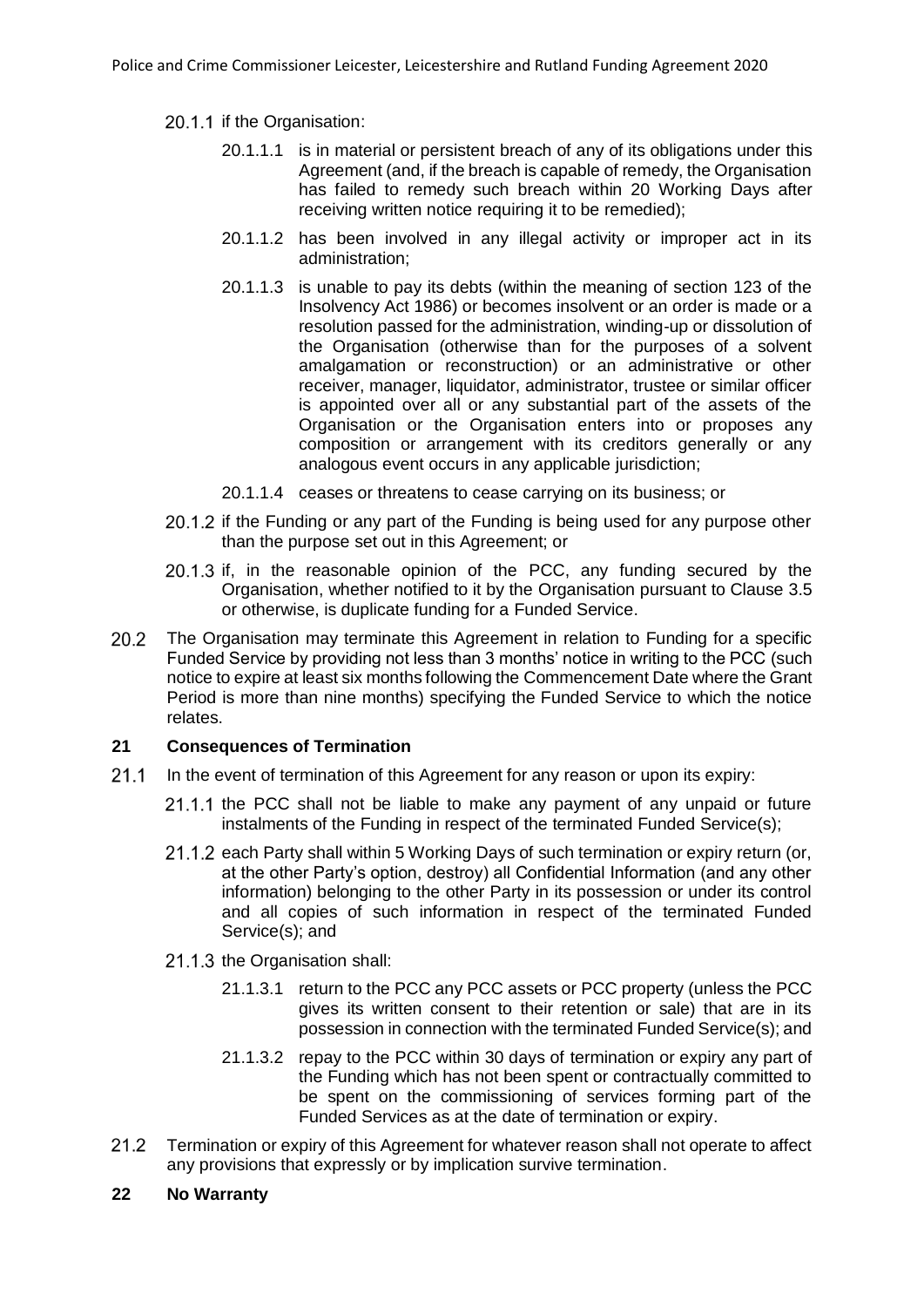$22.1$ This Agreement does not represent a commitment to renew or continue financial support to the Organisation for any Funded Service or any other purpose and the PCC gives no warranty or assurance that further Funding shall be made available after the Expiry Date.

## <span id="page-11-1"></span>**23 Data Protection**

- $23.1$ The Organisation, as Controller for any Personal Data used for Processing in connection with the Funded Services, shall comply with all of its obligations under the Data Protection Legislation and shall not indicate to any Data Subject that the PCC is a Controller or Processor of that Personal Data.
- 23.2 The Organisation shall indemnify and keep indemnified and hold harmless the PCC on demand against any costs, claims and proceedings, damages and other liabilities (including monetary penalties or other regulatory fines) incurred by the PCC as a result of the breach of this Clause [23](#page-11-1) by the Organisation or its permitted sub-Processors.
- 23.3 The Organisation consents to the PCC holding and Processing personal data relating to the Organisation and the Organisation agrees that the PCC may Process and disclose such data internally and so far as is reasonably necessary externally for the purposes of complying with statutory requirements, meeting the PCC's legitimate interests and complying with this Agreement. The PCC shall Process Personal Data relating to the Organisation in accordance with Data Protection Legislation.
- 23.4 The Organisation shall permit representatives of the Ministry of Justice to examine depersonalised data collected for the purposes of evaluation and ongoing performance monitoring of the Funding and other funding provided by the Ministry of Justice or the PCC for any support service for Victims.
- 23.5 The PCC may, at any time on not less than 30 Working Days' notice to the Organisation, revise the provisions of this Claus[e 23](#page-11-1) by replacing it with any applicable controller to processor standard clauses or similar terms forming part of an applicable certification scheme (which shall apply when incorporated by attachment to this Agreement).
- The Parties agree to take account of any guidance issued by the Information 23.6 Commissioner's Office. The PCC may, on not less than 30 Working Days' notice to the Organisation, amend this Agreement to ensure that it complies with any guidance issued by the Information Commissioner's Office.

# <span id="page-11-0"></span>**24 Freedom of Information and Transparency Obligations**

- $24.1$ The Organisation acknowledges that the PCC is subject to the requirements of the FOIA and the EIR and shall assist and co-operate with the PCC (at the Organisation's expense) to enable the PCC to comply with the requirements of the FOIA and EIR, including but not limited to transferring (or procuring the transfer) to the PCC any request for information pursuant to the FOIA or EIR received by the Organisation (or any of its sub-contractors) as soon as practicable following receipt and in any event within three Working Days of receipt.
- 24.2 The Organisation shall not respond to a request for information under the FOIA or EIR without the prior written consent of the PCC.
- <span id="page-11-2"></span>24.3 The Organisation acknowledges that the PCC may be obliged under the FOIA or the EIR to disclose information:
	- 24.3.1 without consulting with the Organisation; or
	- 24.3.2 following consultation with the Organisation and having taken its views into account,

provided always that where Clause [24.3.1](#page-11-2) applies the PCC shall, in accordance with the recommendations of the Secretary of State for Constitutional Affairs' Code of Practice on the discharge of a public authorities' functions under Part 1 of FOIA, take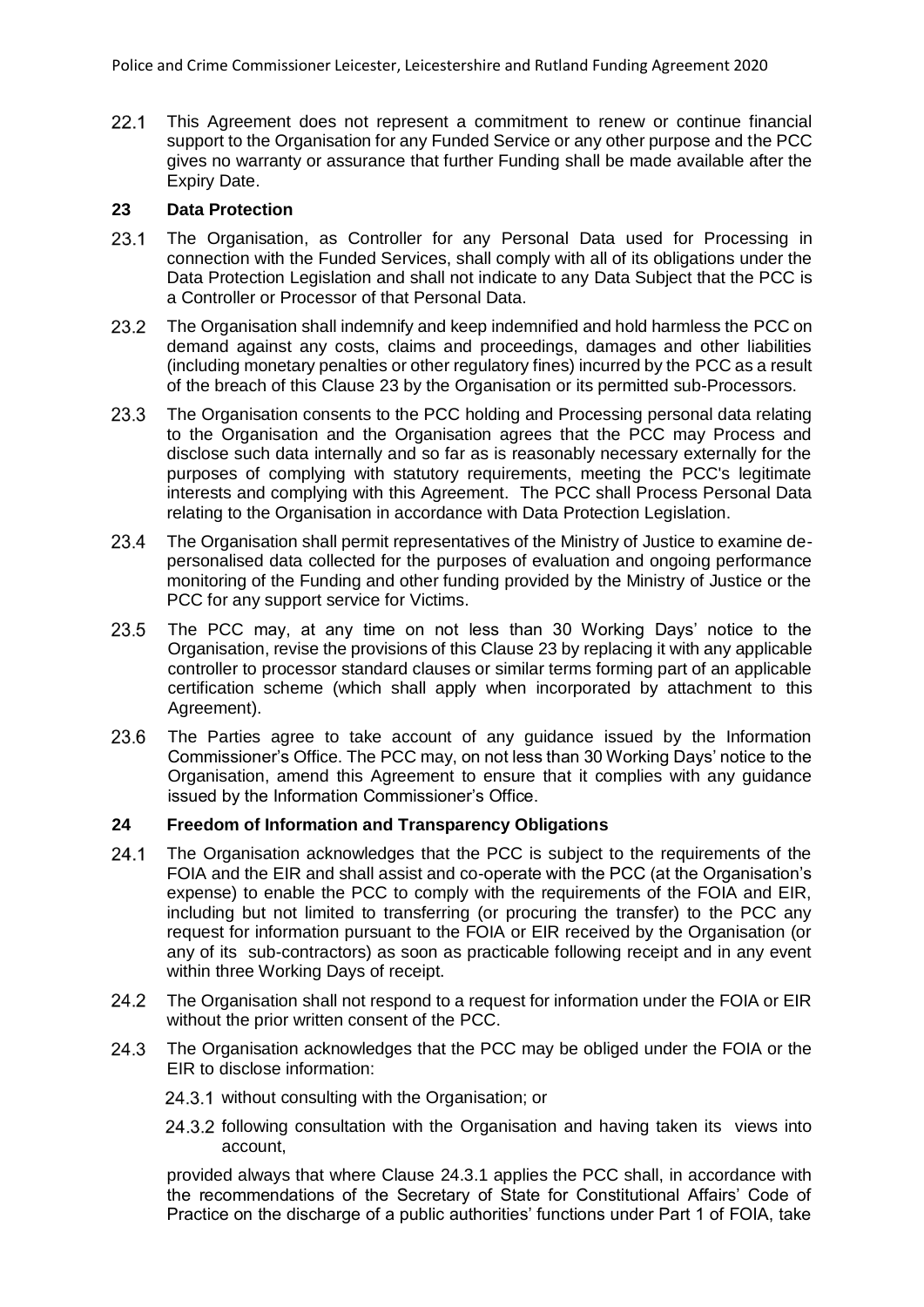reasonable steps, where appropriate and without putting itself in breach of applicable Law, to give the Organisation advanced notice, or failing that, to draw the disclosure to the Organisation's attention after any such disclosure.

- 24.4 The Organisation shall ensure that all Information (as defined by the FOIA) produced in the course of this Agreement or relating to this Agreement is retained for disclosure and shall permit the PCC to inspect such records as requested from time to time.
- 24.5 The Organisation acknowledges that the PCC is subject to certain transparency and disclosure obligations set out in the Elected Local Policing Bodies Specified Information Order 2011 (as amended) (**"Transparency Obligations"**).
- 24.6 The Organisation gives consent to the PCC to publish the contents of this Agreement and information regarding any tender process related to the Funded Services to enable it to comply with its Transparency Obligations.
- 24.7 The Organisation acknowledges that:
	- 24.7.1 the PCC shall be responsible for determining, at its absolute discretion, whether any information is exempt from disclosure or should be disclosed pursuant to the FOIA, EIR and/or the Transparency Obligations and to what extent it may or shall redact any information disclosed; and
	- 24.7.2 any lists or schedules provided by the Organisation outlining confidential information are of an indicative value only and that the PCC may be obliged to disclose confidential information in accordance with the FOIA, EIR and/or Transparency Obligations without the Organisation's consent.

### **25 Relationship**

 $25.1$ The Parties are independent entities and not partners, principal and agent, or employer and employee, or in any other relationship of trust to each other. Nothing in this Agreement shall create a partnership or joint venture between the Parties nor authorise any Party to enter into any contact or commitment for and/or on behalf of the other Party.

#### **26 Counterparts**

26.1 This Agreement may be executed in counterparts, each of which when executed and delivered shall constitute an original but all counterparts together shall constitute one and the same instrument.

#### <span id="page-12-2"></span>**27 Insurance**

- <span id="page-12-0"></span> $27.1$ The Organisation shall take out and maintain a policy or policies of insurance providing an adequate level of cover in respect of all risks which may be incurred by the Organisation, arising out of the Organisation's performance of its obligations under this Agreement including death or personal injury, loss of or damage to property or any other loss together with any other insurances as may be required by Law.
- <span id="page-12-1"></span> $27.2$ The Organisation shall provide to the PCC on request satisfactory evidence of the existence of the insurance referred to in Clause [27.1](#page-12-0) together with evidence that the relevant premiums have been paid and that those insurances are in full force and effect.
- 27.3 If the Organisation is in breach of Clause [27.1](#page-12-0) or Clause [27.2,](#page-12-1) the PCC may pay any premiums required to keep such insurance in force or itself procure such insurance and may, in either case, recover such amounts from the Organisation on written demand, together with all expenses incurred in procuring such insurance.
- $27.4$ The Organisation undertakes that it shall not do, or omit to do, anything to vitiate either in whole or in part any of the insurance cover that it is obliged to have and maintain under this Clause [27.](#page-12-2)

## <span id="page-12-3"></span>**28 Dispute Resolution**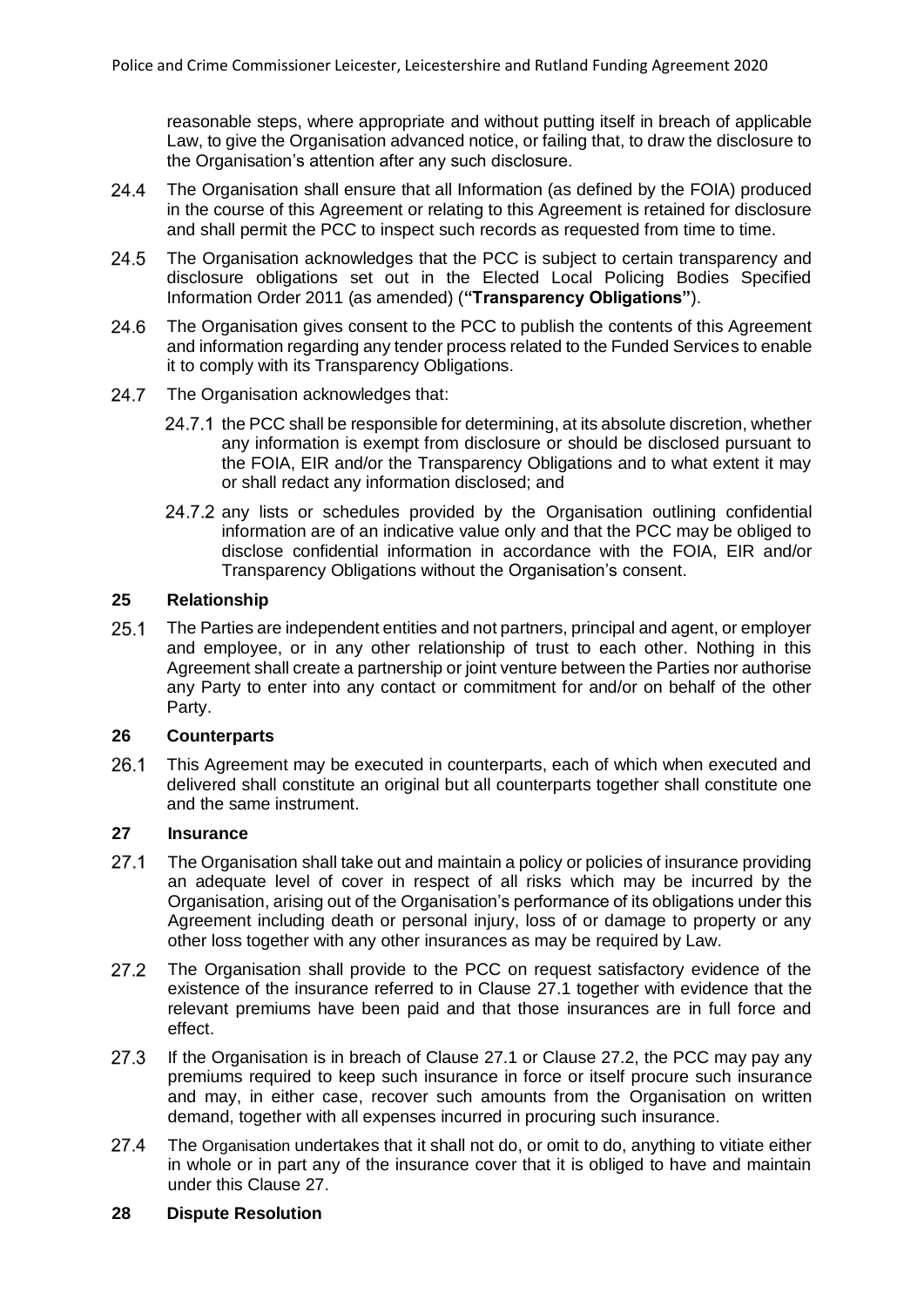- $28.1$ In the event of a dispute arising out of or in connection with this Agreement, it shall be resolved pursuant to this Clause [28.](#page-12-3)
- <span id="page-13-0"></span>28.2 The Parties shall each use reasonable endeavours to resolve any dispute by means of a prompt and bona fide discussion between the Authorised Representatives.
- <span id="page-13-1"></span>28.3 In the event that a dispute is not resolved within five Working Days of any discussion between the Authorised Representatives in accordance with Clause [28.2,](#page-13-0) it shall be referred to the PCC's Chief Executive and the Organisation's Chief Executive, or equivalent, to resolve.
- <span id="page-13-4"></span>28.4 If the dispute is not resolved within 10 Working Days of escalation of the dispute in accordance with Clause [28.3,](#page-13-1) it shall be referred to mediation pursuant to the procedure set out in Clause [28.6](#page-13-2) unless either Party does not agree to mediation.
- 28.5 The obligations of the Parties under this Agreement shall not cease, or be suspended or delayed by the reference of a dispute to mediation and each Party, its subcontractors and their officers, employees and agents shall comply fully with the requirements of this Agreement at all times.
- <span id="page-13-2"></span>28.6 The procedure for mediation and consequential provisions relating to mediation are as follows:
	- 28.6.1 A neutral adviser or mediator (the Mediator) shall be chosen by agreement between the Parties or, if they are unable to agree upon a Mediator within 10 Working Days after a request by one Party to the other or if the Mediator agreed upon is unable or unwilling to act, either Party shall within 10 Working Days from the date of the proposal to appoint a Mediator or within 10 Working Days of notice to either Party that he is unable or unwilling to act, apply to Centre for Effective Dispute Resolution to appoint a Mediator.
	- 28.6.2 The Parties shall within 10 Working Days of the appointment of the Mediator meet with the Mediator in order to agree a programme for the exchange of all relevant information and the structure to be adopted for negotiations to be held. If considered appropriate, the Parties may at any stage seek assistance from Centre for Effective Dispute Resolution to provide guidance on a suitable procedure.
	- 28.6.3 Unless otherwise agreed, all negotiations connected with the dispute and any settlement agreement relating to it shall be conducted in confidence and without prejudice to the rights of the Parties in any future proceedings.
	- 28.6.4 If the Parties reach agreement on the resolution of the dispute, the agreement shall be recorded in writing and shall be binding on the Parties once it is signed by their Authorised Representatives.
	- 28.6.5 If the Parties fail to reach agreement within 60 Working Days of the Mediator being appointed, or such longer period as may be agreed by the Parties, then any dispute or difference between them may be referred to the Courts.
- 28.7 Subject to Clause [28.8,](#page-13-3) the Parties shall not institute court proceedings until the procedures set out in Clauses [28.2,](#page-13-0) [28.3](#page-13-1) and [28.4](#page-13-4) have been completed.
- <span id="page-13-3"></span>28.8 Nothing in this dispute resolution procedure shall prevent a Party from seeking from any court of competent jurisdiction an interim order restraining the other Party from doing any act or compelling the other Party to do any act.

#### <span id="page-13-5"></span>**29 Prevention of Corruption**

- <span id="page-13-6"></span> $29.1$ The Organisation or anyone associated with the Organisation shall not:
	- 29.1.1 offer or give, or agree to give, to the PCC or any other public body or any person employed by or on behalf of the PCC or any other public body any gift or consideration of any kind as an inducement or reward for doing, refraining from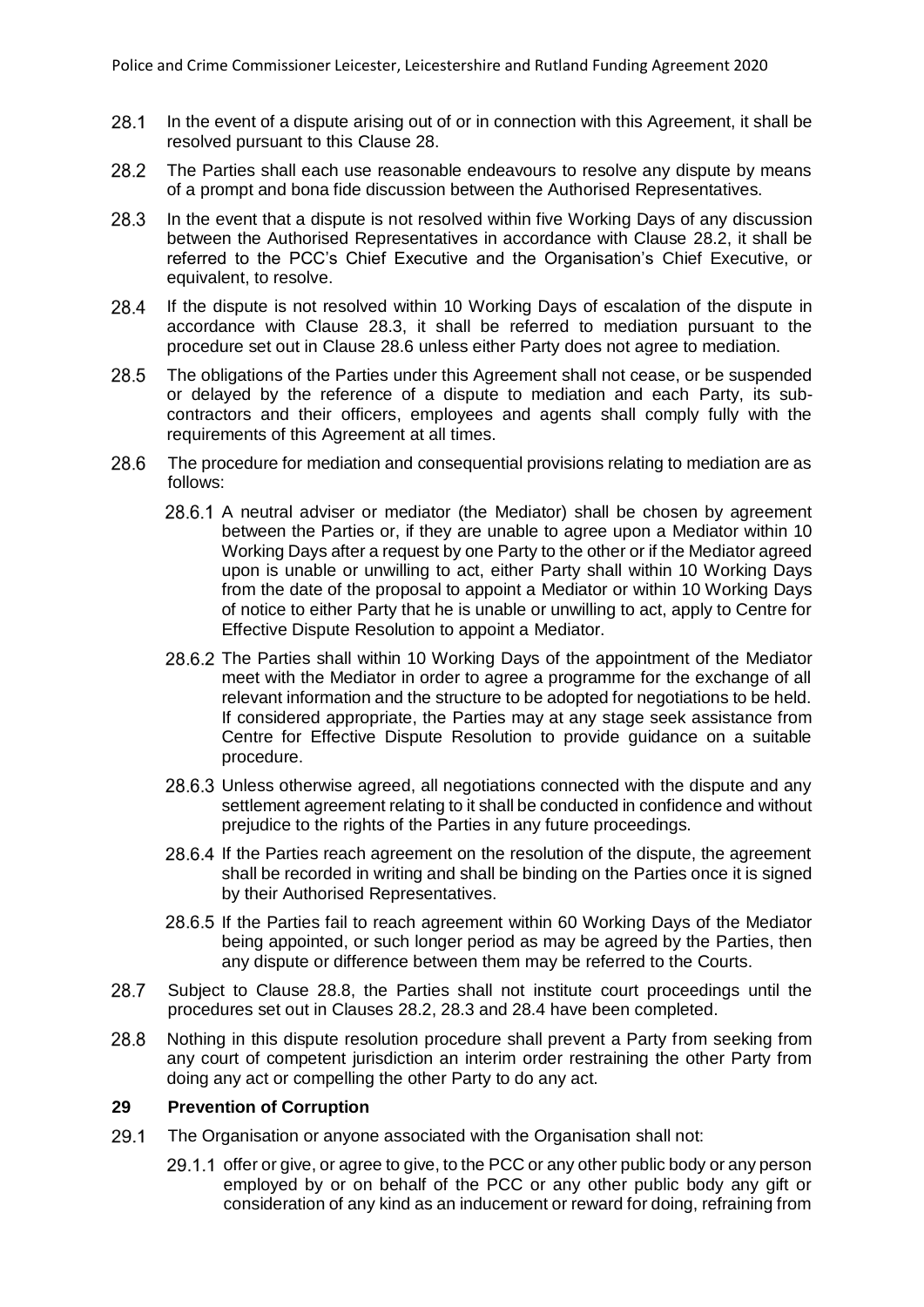doing, or for having done or refrained from doing, any act in relation to the obtaining or execution of this Agreement or any other contract with the PCC or any other public body, or for showing or refraining from showing favour or disfavour to any person in relation to this Agreement or any such contract;

- 29.1.2 commit any offence under the Bribery Act 2010 or under any other applicable Law creating offences in respect of bribery, corruption or fraudulent acts or at common law in respect of fraudulent acts in relation to this Agreement or any other contract with the PCC.
- 29.2 For the purpose of this Clause [29,](#page-13-5) whether a person is associated with another person shall be determined in accordance with section 8 of the Bribery Act 2010 and a person associated with the Organisation includes, but is not limited to, any sub-contractor of the Organisation.
- <span id="page-14-0"></span>The Organisation warrants that it has not paid commission or agreed to pay 29.3 commission to the PCC or any other public body or any person employed by or on behalf of the PCC or any other public body in connection with this Agreement.
- 29.4 If the Organisation, or anyone acting on the Organisation's behalf, engages in conduct prohibited by Claus[e 29.1](#page-13-6) or Clause [29.3,](#page-14-0) the PCC may terminate this Agreement and recover from the Organisation the amount of any Funding paid to the Organisation together with any loss sustained by the PCC in consequence of any breach of those Clauses.
- 29.5 Any dispute, difference or question arising in respect of the interpretation of this Clause [29](#page-13-5) including the right of the PCC to terminate this Agreement, shall be decided by the PCC, whose decision shall be final and conclusive.

### <span id="page-14-3"></span>**30 Conflict of Interest and Prevention of Fraud**

- <span id="page-14-1"></span> $30.1$ The Organisation shall take all reasonable steps, in accordance with Good Industry Practice, to:
	- 30.1.1 ensure that neither the Organisation nor any of its employees, agents or representatives is placed in a position where, in the reasonable opinion of the PCC, there is or may be an actual conflict, or a potential conflict, between the pecuniary or personal interests of the Organisation and the duties owed to the PCC under the provisions of this Agreement; and
	- 30.1.2 prevent fraud by its employees, agents and representatives (including its shareholders, members and directors) in connection with the receipt of monies from the PCC.
- $30.2$ Without prejudice to the generality of Clause [30.1,](#page-14-1) the Organisation shall set up formal procedures to require all persons involved in the use of the Funding to declare any personal or financial interest in any matter concerning the Organisation's activities and to be excluded from any discussion or decision-making relating to the matter concerned.
- <span id="page-14-2"></span> $30.3$ The Organisation shall disclose to the PCC without delay full particulars of any such conflict of interest which may arise and if the Organisation has any grounds for suspecting financial irregularity in the use of any money paid under this Agreement, it shall notify the PCC immediately, explain what steps are being taken to investigate the suspicion, and keep the PCC informed about the progress of the investigation.
- For the purposes of Clause [30.3,](#page-14-2) "financial irregularity" includes fraud or other  $30.4$ impropriety, mismanagement, and the use of the Funding for purposes other than those intended by the PCC.
- $30.5$ If the Organisation or its employees, agents or representatives commits fraud in relation to this Agreement or any contract with the PCC, the PCC may terminate this Agreement and recover from the Organisation the amount of any Funding paid to the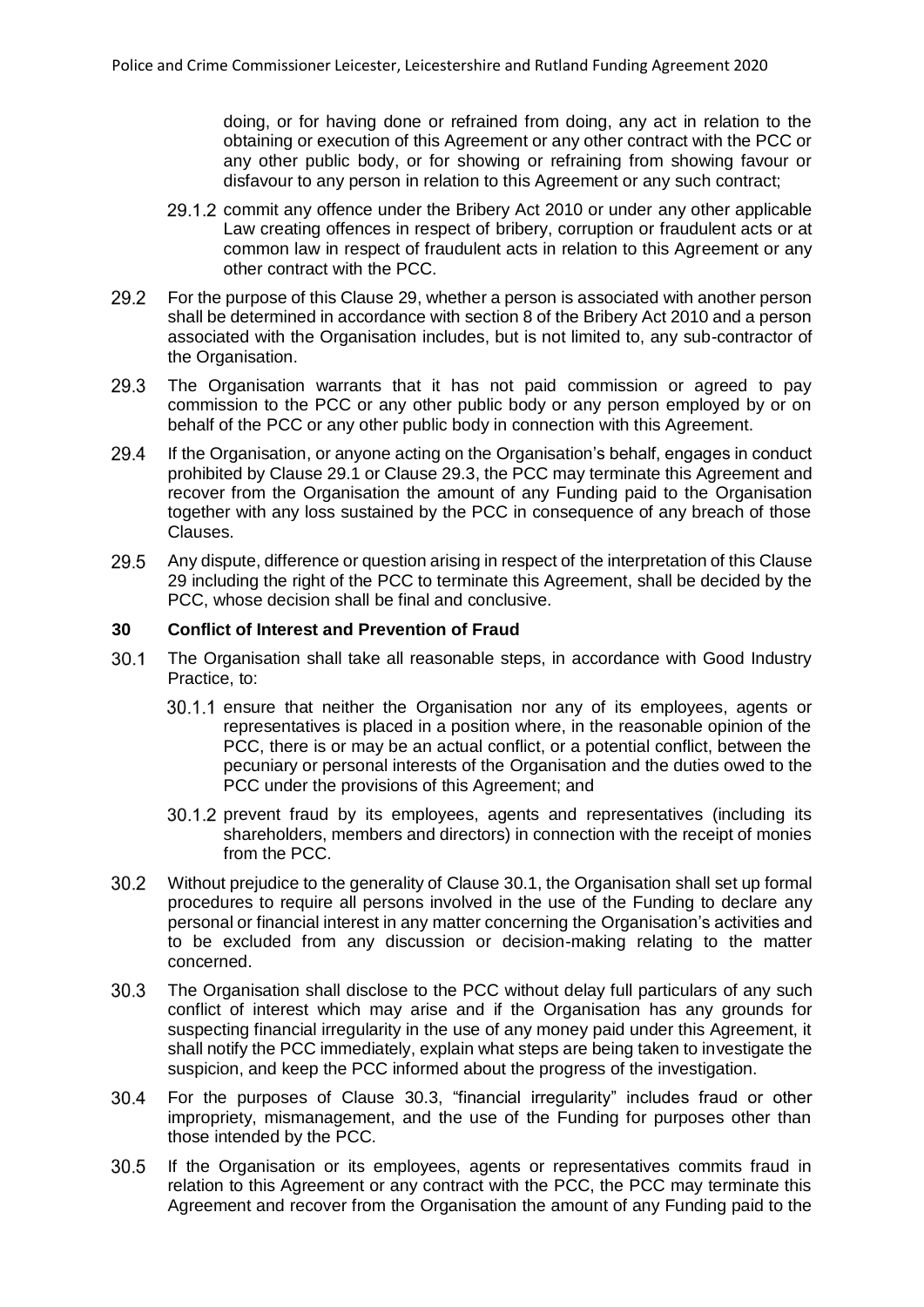Organisation together with any loss sustained by the PCC in consequence of any breach of this Clause [30.](#page-14-3)

### **31 Modern Slavery and Supply Chain**

- <span id="page-15-4"></span><span id="page-15-3"></span><span id="page-15-1"></span> $31.1$ The Organisation undertakes, warrants and represents that:
	- [subject to **Clause [32](#page-15-0)**,] neither the Organisation nor any of its officers or Staff has:
		- 31.1.1.1 committed an offence under the Modern Slavery Act 2015 (an "**MSA Offence**"); or
		- 31.1.1.2 been notified that it is subject to an investigation relating to an alleged MSA Offence or prosecution under the Modern Slavery Act 2015; or
		- 31.1.1.3 become aware of any circumstances within its supply chain that could give rise to an investigation relating to an alleged MSA Offence or prosecution under the Modern Slavery Act 2015;
	- 31.1.2 it shall comply with the Modern Slavery Act 2015; and
	- 31.1.3 it shall notify the PCC immediately in writing if it becomes aware or has reason to believe that it, or any of its officers or Staff have breached or potentially breached any of the Organisation's obligations under **Claus[e 31.1.1](#page-15-1)**. Any notice under this **Clause [31.1.3](#page-15-2)** shall set out full details of the circumstances concerning the breach or potential breach of the Organisation's obligations.
- <span id="page-15-2"></span>[Subject to **Clause [32](#page-15-0)**, any] [Any] breach of **Clause [31.1](#page-15-3)** by the Organisation shall be  $31.2$ deemed a material breach of this Agreement entitling the PCC to terminate this Agreement pursuant to **Clause [20.1.1.1](#page-10-0)**.
- $31.3$ The Organisation shall actively raise awareness of the Modern Slavery Act 2015 amongst its employees, agents, representatives and other members of its supply chain.

#### <span id="page-15-0"></span>**32 Ex-Offenders**

 $32.1$ The PCC agrees that the Organisation shall not be deemed to be in breach of this Agreement (including **Clause [31.1.1.1](#page-15-4)**) where it engages ex-offenders in the provision of the Funded Service provided such ex-offenders have not committed an offence under the Modern Slavery Act 2015 within the past 5 (five) years and have been appropriately vetted and approved for use in the Funded Service by the PCC.

#### **33 Discrimination**

 $33.1$ The Organisation shall not (and shall use all reasonable endeavours to procure that its employees, agents and sub-contractors shall not) unlawfully discriminate either directly or indirectly on such grounds as race, colour, ethnic or national origin, disability, sex or sexual orientation, religion or belief, or age.

#### **34 Waiver**

- $34.1$ The failure of either Party to insist upon strict performance of any provision of this Agreement, or the failure of either Party to exercise, or any delay in exercising, any right or remedy shall not constitute a waiver of that right or remedy and shall not cause a diminution of the obligations established by this Agreement.
- 34.2 No waiver shall be effective unless it is expressly stated to be a waiver and communicated to the other Party in writing in accordance with Clause [37.](#page-16-0)
- $34.3$ A waiver of any right or remedy arising from a breach of this Agreement shall not constitute a waiver of any right or remedy arising from any other or subsequent breach of this Agreement.

#### **35 Severability**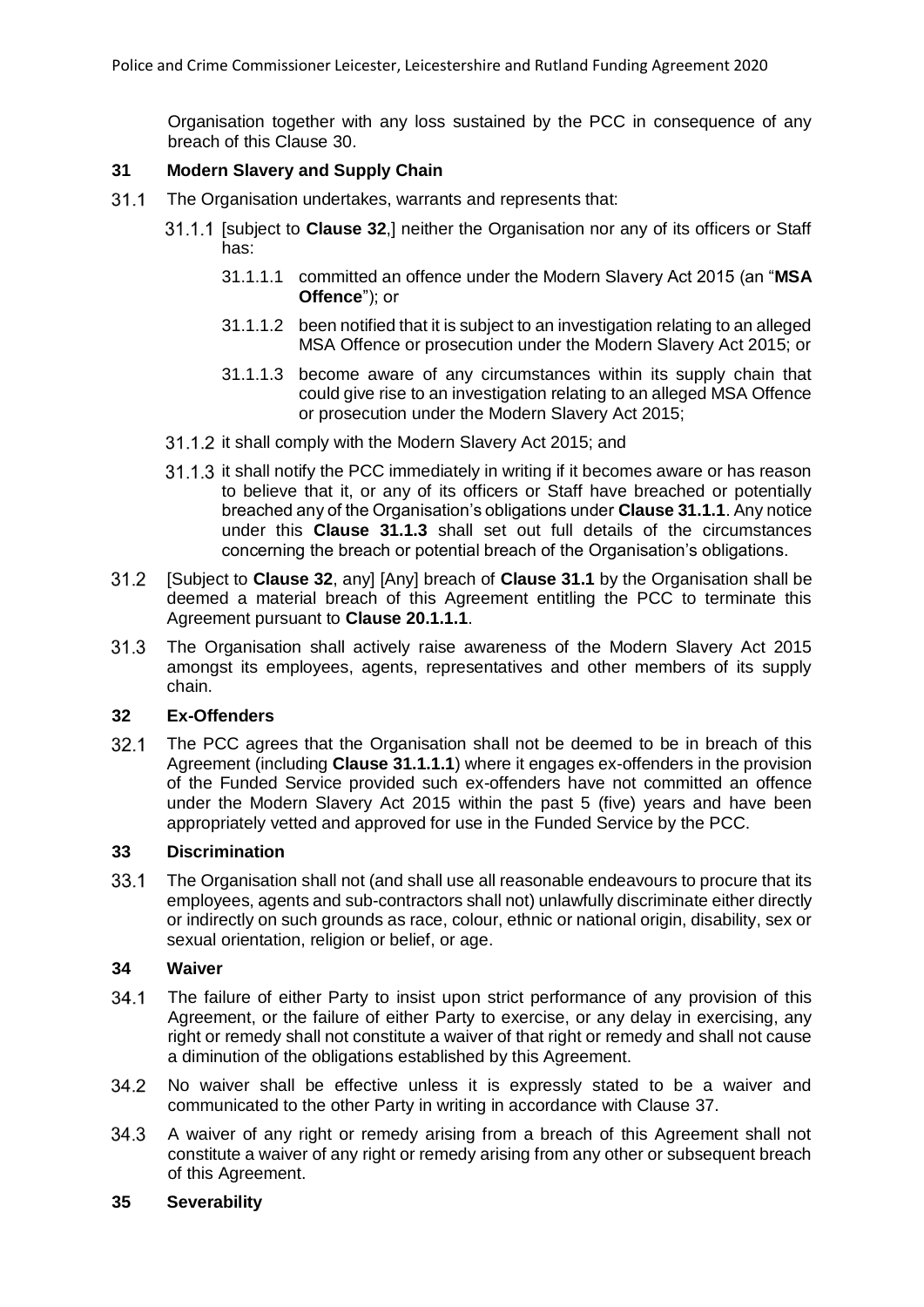- $35.1$ If any provision of this Agreement is held invalid, illegal or unenforceable for any reason by any court of competent jurisdiction, such provision shall be severed and the remainder of the provisions of this Agreement shall continue in full force and effect as if this Agreement had been executed with the invalid, illegal or unenforceable provision eliminated.
- $35.2$ In the event of a holding of invalidity so fundamental as to prevent the accomplishment of the purpose of this Agreement, the PCC and the Organisation shall immediately commence good faith negotiations to remedy such invalidity.

# **36 Remedies Cumulative**

 $36.1$ Except as otherwise expressly provided by this Agreement, all rights and remedies available to either Party under this Agreement or otherwise are cumulative and may be exercised concurrently or separately, and the exercise of any one right or remedy shall not be deemed an election of such right or remedy to the exclusion of, and shall be without prejudice to the availability of, any other right or remedy.

# <span id="page-16-0"></span>**37 Notices**

 $37.1$ All notices and other communications in relation to this Agreement shall be in writing and shall be deemed to have been duly given if personally delivered, or mailed (first class postage prepaid) to an Authorised Representative at the address of the relevant Party, as referred to above or otherwise notified in writing. If personally delivered all such communications shall be deemed to have been given when received (except that if received on a non-Working Day or after 5.00pm on any Working Day they shall be deemed received on the next Working Day) and if mailed all such communications shall be deemed to have been given and received on the second Working Day following such mailing.

# **38 Contracts (Rights of Third Parties) Act 1999**

 $38.1$ This Agreement does not and is not intended to confer any contractual benefit on any person who is not a party to this Agreement pursuant to the terms of the Contracts (Rights of Third Parties) Act 1999. This does not affect any right or remedy of such a person that exists or is available apart from that Act.

## <span id="page-16-1"></span>**39 Entire Agreement**

- 39.1 This Agreement constitutes the entire agreement and understanding between the Parties and supersedes any previous arrangement, understanding or agreement between them relating the Funded Services.
- 39.2 The Organisation acknowledges and agrees that it has not been induced to enter into this Agreement in reliance upon, and in connection with this Agreement, it does not rely on, and shall have no remedy and waives all rights in respect of, any statement, representation, warranty, undertaking or understanding of any nature whatsoever (whether negligently or innocently made) of any person (whether Party to this Agreement or not) other than as expressly set out in this Agreement.
- 39.3 Nothing in this Clause [39](#page-16-1) shall exclude or limited either Party's liability in respect of any fraudulent misrepresentation.

# **40 Force Majeure**

- $40.1$ Neither Party shall be liable to the other Party for any delay or non-performance of its obligations under this Agreement arising from any cause due a Force Majeure Event provided that it:
	- 40.1.1 promptly notifies the other Party of the Force Majeure Event and its expected duration; and
	- 40.1.2 uses reasonable endeavours to minimise the effects of that event.
- 40.2 If, due to a Force Majeure Event, a Party is delayed in or prevented from performing